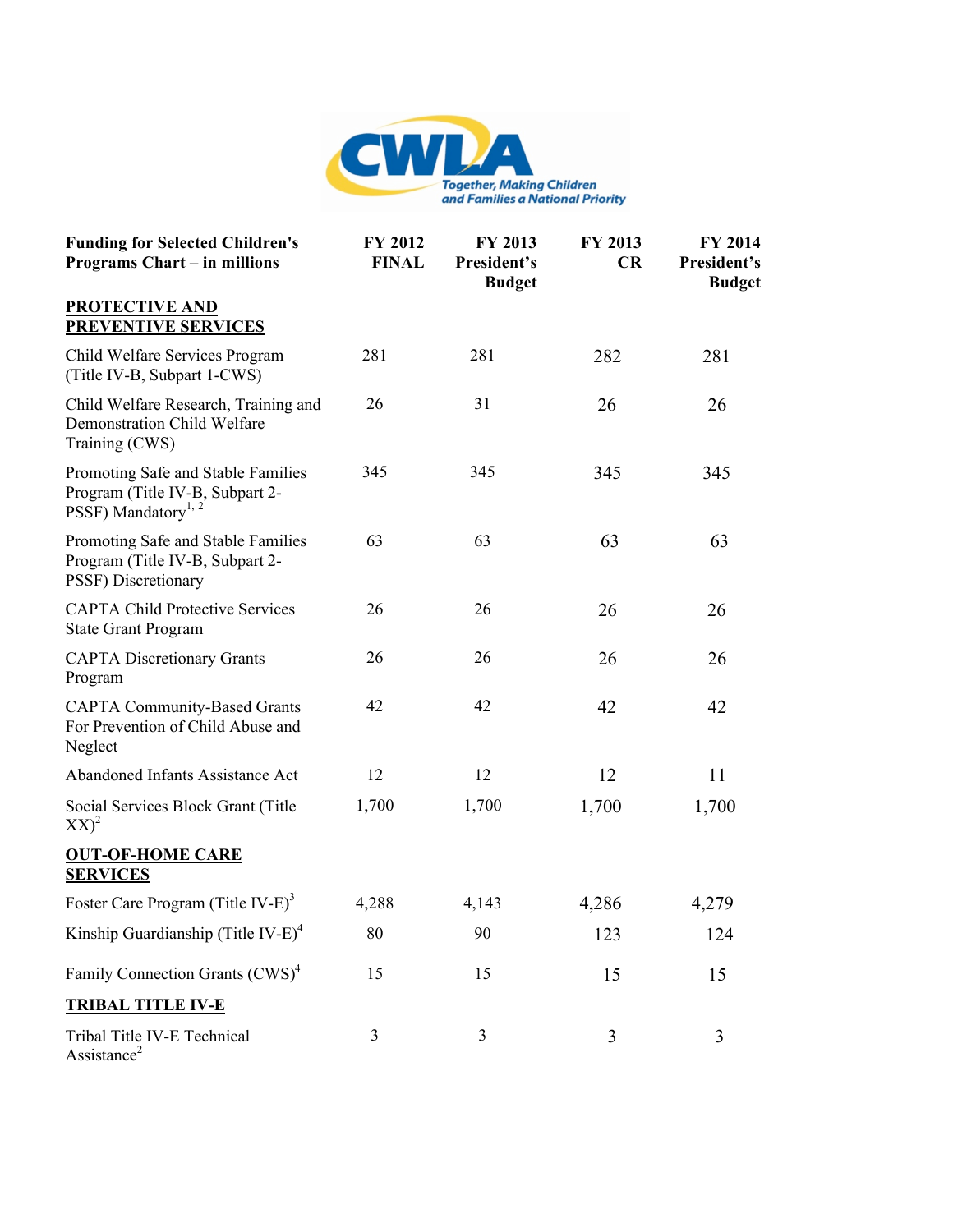| <b>Funding for Selected Children's</b><br><b>Programs Chart - in millions</b>                | FY 2012<br><b>FINAL</b> | FY 2013<br>President's<br><b>Budget</b> | FY 2013<br>CR | FY 2014<br>President's<br><b>Budget</b> |
|----------------------------------------------------------------------------------------------|-------------------------|-----------------------------------------|---------------|-----------------------------------------|
| <b>ADOPTION SERVICES</b>                                                                     |                         |                                         |               |                                         |
| <b>Adoption Assistance Program (Title</b><br>$IV-E)^4$                                       | 2,495                   | 2,537                                   | 2,369         | 2,463                                   |
| <b>Adoption Opportunities Program</b>                                                        | 39                      | 39                                      | 40            | 39                                      |
| Adoption Incentive Payments <sup>5</sup>                                                     | 39                      | 39                                      | 40            | 39                                      |
| <b>EARLY CHILDHOOD</b>                                                                       |                         |                                         |               |                                         |
| Child Care & Development Block<br>Grant, Discretionary                                       | 2,278                   | 2,603                                   | 2,292         | 2,478                                   |
| Child Care & Development Block<br>Grant, Mandatory <sup>2,</sup>                             | 2,917                   | 3,417                                   | 2,917         | 2,917                                   |
| <b>Head Start</b>                                                                            | 7,969                   | 8,054                                   | 8,017         | 9,621                                   |
| Home Visitation <sup>6</sup>                                                                 | 344                     | 400                                     | 400           | 406                                     |
| Race to the Top/Early Learning<br>Challenge Fund                                             | 704                     | 850                                     | 552           | 545                                     |
| Promise Neighborhoods                                                                        | 30                      | 100                                     | 62            | 300                                     |
| <b>Supplemental Nutrition Assistance</b><br>Program for Women, Infants and<br>Children (WIC) | 7,074                   | 7,041                                   | 7,024         | 7,128                                   |
| <b>TEMPORARY ASSISTANCE</b><br><b>FOR NEEDY FAMILIES</b>                                     |                         |                                         |               |                                         |
| Basic TANF Block Grant <sup>2, 8</sup>                                                       | 16,485                  | 16,488                                  | 16,486        | 16,486                                  |
| Healthy Marriages and Fatherhood <sup>2, 8</sup>                                             | 150                     | 150                                     | 150           | 150                                     |
| <b>HEALTH CARE SERVICES</b>                                                                  |                         |                                         |               |                                         |
| Medicaid $7$                                                                                 | 270,724                 | 269,405                                 | 269,405       | 284,209                                 |
| Children's Health Insurance Program<br>$\text{(CHIP)}^8$                                     | 9,362                   | 10,227                                  | 9,316         | 9,698                                   |
| Children's Mental Health Services<br>Program                                                 | 117                     | 89                                      | 118           | 117                                     |
| Mental Health Block Grant                                                                    | 439                     | 439                                     | 439           | 439                                     |
| Mental Health Programs of Regional<br>& National Significance                                | 271                     | 220                                     | 272           | 361                                     |
| <b>Community Health Centers</b>                                                              | 1,472                   | 1,562                                   | 1,492         | 1,472                                   |
| Maternal and Child Health Block<br>Grant - Title V                                           | 639                     | 640                                     | 649           | 639                                     |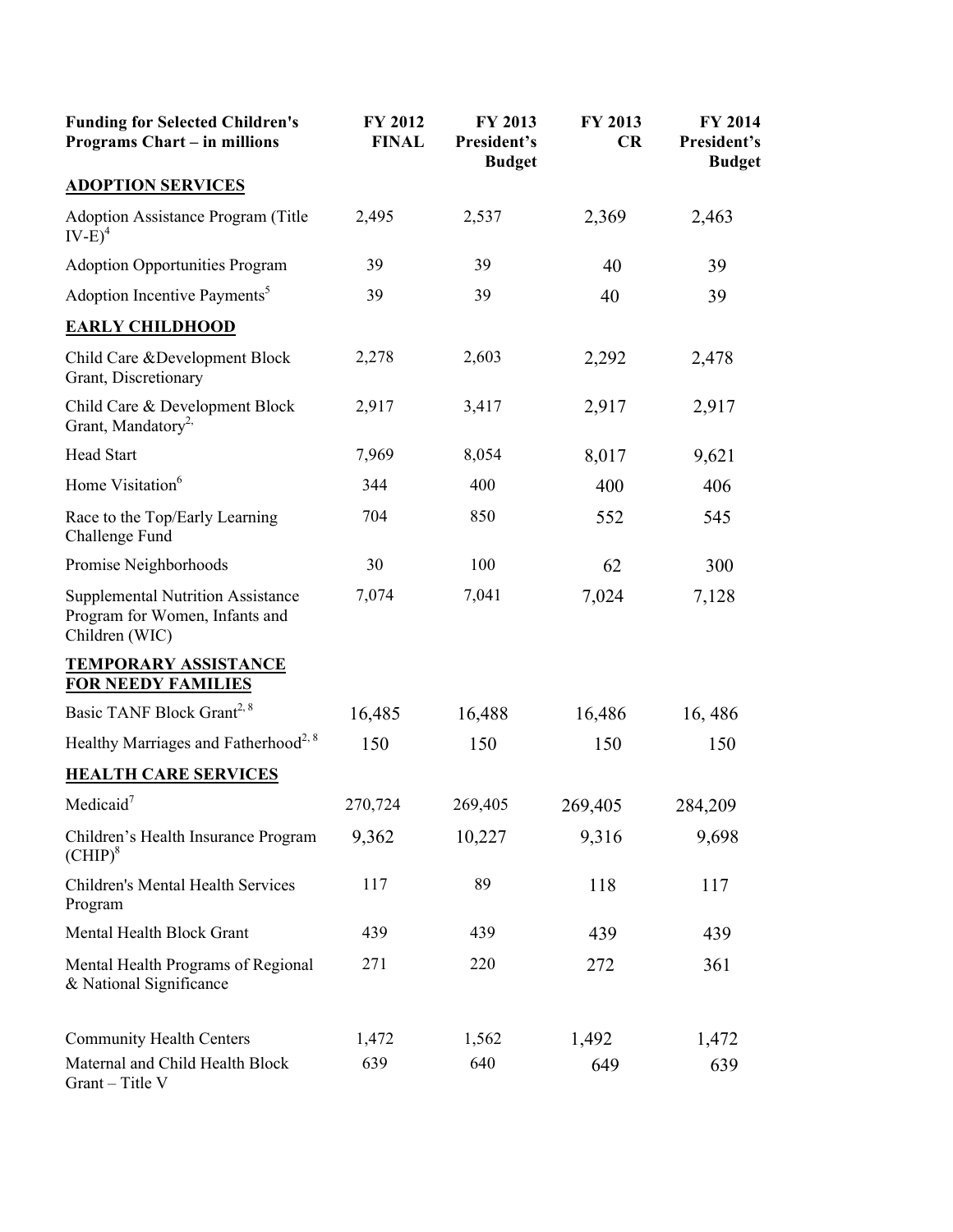| <b>Funding for Selected Children's</b><br><b>Programs Chart - in millions</b>                                               | FY 2012<br><b>FINAL</b> | FY 2013<br>President's<br><b>Budget</b> | FY 2013<br>CR | FY 2014<br>President's<br><b>Budget</b> |
|-----------------------------------------------------------------------------------------------------------------------------|-------------------------|-----------------------------------------|---------------|-----------------------------------------|
| Ryan White AIDS Program - Part D                                                                                            | 77                      | 70                                      | 78            | 77                                      |
| <b>Healthy Start</b>                                                                                                        | 104                     | 104                                     | 105           | 104                                     |
| Individuals with Disabilities<br>Education Act: Early Intervention<br>Services Program (Infants &<br>Families)              | 364                     | 463                                     | 523           | 462                                     |
| Title X Family Planning Program                                                                                             | 294                     | 297                                     | 299           | 327                                     |
| <b>Teen Pregnancy Prevention Grants</b>                                                                                     | 113                     | 109                                     | 105           | 105                                     |
| <b>National Child Traumatic Stress</b><br>Network (NCTSN)                                                                   | 46                      | 46                                      | 46            | 46                                      |
| <b>SUBSTANCE ABUSE SERVICES</b>                                                                                             |                         |                                         |               |                                         |
| <b>Substance Abuse Block Grant</b>                                                                                          | 1,721                   | 1,449                                   | 1,721         | 1,748                                   |
| <b>Substance Abuse Treatment</b><br>Programs of Regional & National<br>Significance                                         | 429                     | 334                                     | 402           | 334                                     |
| <b>Substance Abuse Prevention</b>                                                                                           | 186                     | N/A                                     | 187           | 176                                     |
| <b>YOUTH SERVICES</b>                                                                                                       |                         |                                         |               |                                         |
| Independent Living Program (Title<br>$IV-E)^2$                                                                              | 140                     | 140                                     | 140           | 140                                     |
| <b>Education and Training Vouchers</b>                                                                                      | 45                      | 45                                      | 45            | 45                                      |
| Runaway and Homeless Youth<br>Act/Transitional Living Program for<br>Homeless Youth/Reduce Sex Abuse                        | 98                      | 97                                      | 98            | 97                                      |
| Grants to Reduce the Sexual Abuse<br>and Exploitation of Runaway,<br>Homeless, and Street Youth (Street-<br>based Services) | 18                      | 18                                      | 18            | 18                                      |
| Juvenile Justice and Delinquency<br>Prevention Act State Formula Grants                                                     | 36                      | 70                                      | 37            | 64                                      |
| Juvenile Accountability Block Grant<br>Program <sup>15</sup>                                                                | 28                      | 30                                      | 28            | 28                                      |
| <b>Local Delinquency Prevention</b><br>Grants-Title $V^{15}$                                                                | 18                      | 40                                      | 18            | 51                                      |
| 21 <sup>st</sup> Century Community Learning<br>Centers                                                                      | 1,150                   | 1,152                                   | 1,173         | 1,252                                   |